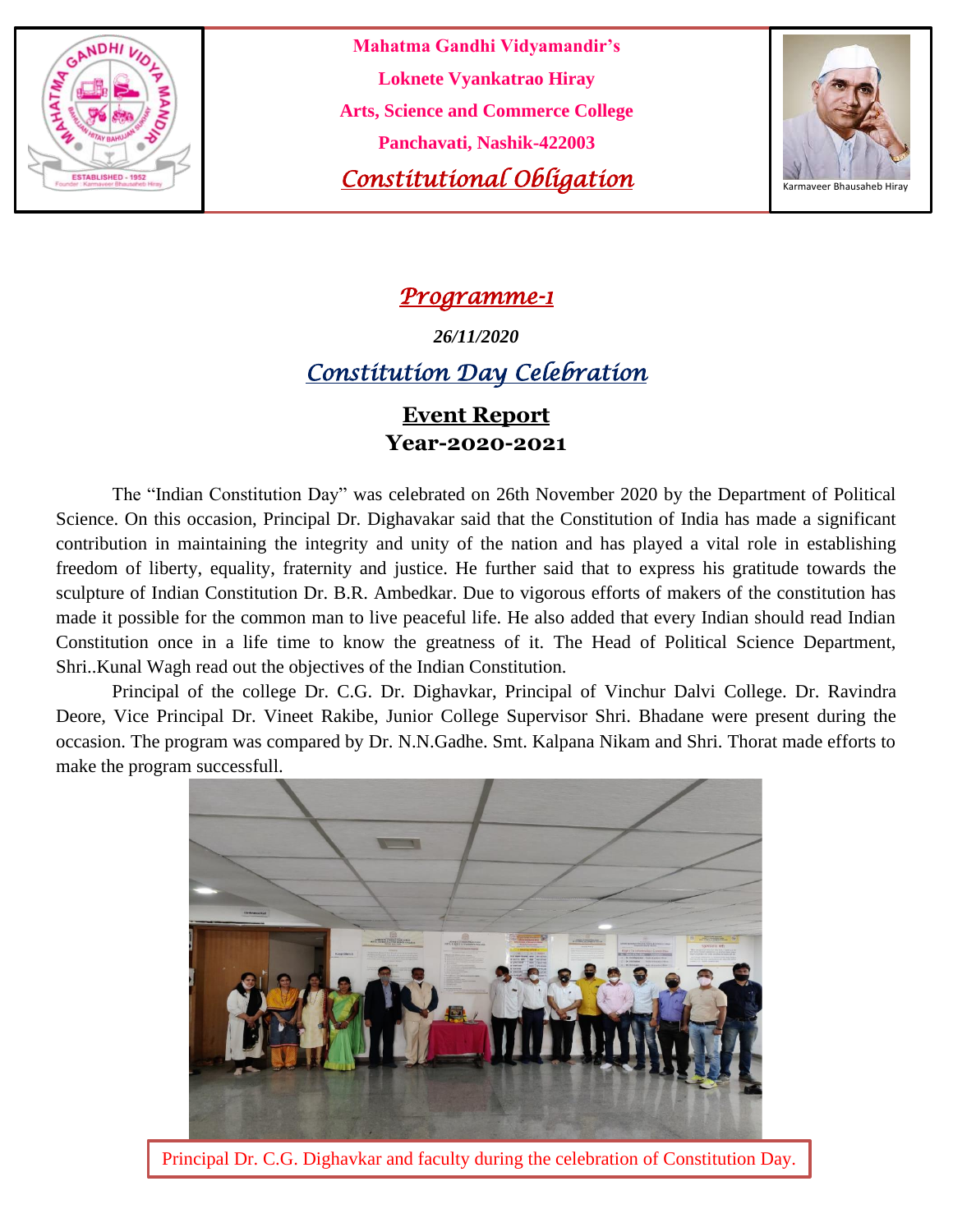# *Programme-2 25/01/2021 Voters Day*

#### **Celebration of "National Voters Day" at Loknete Vyankatrao Hiray College.**

The "National Voter's Day" was celebrated online and offline on 25<sup>th</sup> January 2021 by the Department of Political Science of Loknete Vyankatrao Hiray Arts, Science and Commerce College. On this occasion, Principal Dr. C. G. Dighavkar said that vote is the soul of democracy and in order to strengthen democracy, college students should not only cast their votes in elections but must create the awareness in the society about voting. On this occasion students took oath to cast their vote in every election to strengthen the Indian democracy.

 Head of the Department of Political Science, Prof. Kunal Wagh highlighted the objectives behind organizing this program. Sau Kalpana Nikam proposed vote of thanks. IQAC Co-ordinator Dr. Mrunal Bhardwaj and Vice Principal Dr. Vineet Rakibe, Dr. Santosh Choubey, Dr. Suchita Sonawane, Prof. N. N. Gadhe, Dr. Asha Patil, Dr. Pragati Markwar, faculty and students were present in large numbers.



L Prof. Kunal Wagh, Head, Department of Political Science giving the oath of voting to the students along with Principal Dr. C.G. Dighavkar, Dr. Asha Patil, and Dr. Sucheta Sonawane, Supervisor Junior College, LVH.